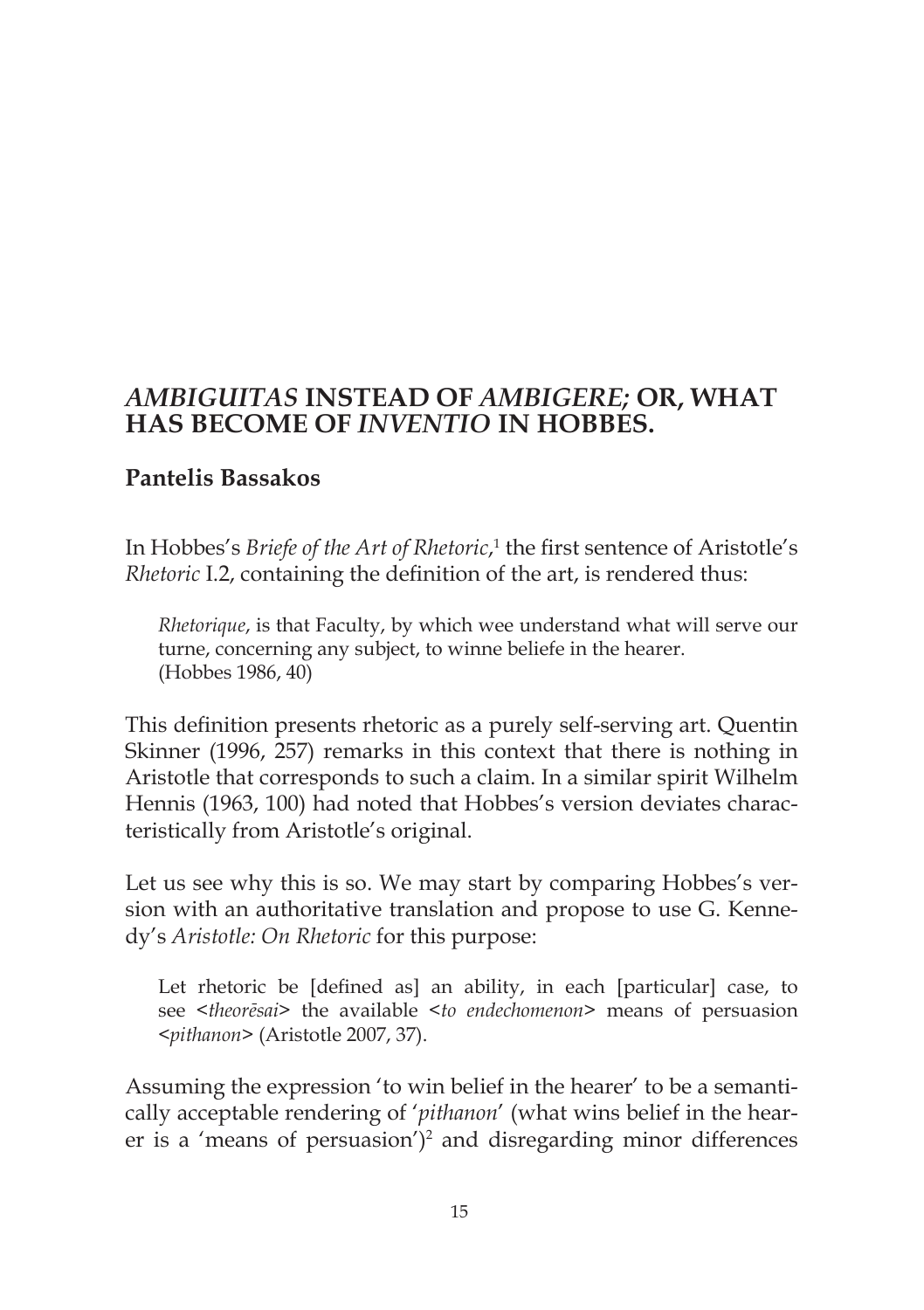between the two versions (understand/see, faculty/ability, etc.), the responsibility for any incongruence between the *Briefe* and its original seems to lie in the choice of the expression 'what will serve our turn' as corresponding to *endechomenon*. Now *endechomenon* means 'possible' in either a material or a formal sense of the term, i.e. it may mean 'allowed', 'admitted', or ' logically possible' (Liddel Scott Jones 1996, s.v. *endechomenon*). There seems to be no way of extending the dictionary meaning of this term so as to cover 'what will serve our turn', an expression of self–interest, mostly used in a pejorative sense (Skinner 1996, 257, n.45). It follows that, as regards *endechomenon*, Hobbes's translation is wrong; or at least it is wrong if the term is here to be taken literally. But does Hobbes take it literally? It can plausibly be argued that he reads *endechomenon* as a trope, that for him in this particular context a term meaning 'possible' or 'available' represents a polite way of referring to self–interest, i.e. an euphemism. The rationale of such a reading might be reconstructed as follows: saying that in rhetoric one is looking for what is simply available or possible, would be understating what one really does: the aim of rhetoric being victory, what one looks for, in exercising this art, is, naturally enough, the means to such an end; that is, one looks for what will serve one's turn. Thus in translating *endechomenon* as 'what will serve our turn', the *Briefe* substitutes the meaning conveyed by the trope (euphemism) for the literal meaning of the trope word.

The conception of the aim of rhetoric this rationale presupposes is explicitly stated in the next chapter of the *Briefe*:

…because the end of *Rhetorique* is victory; which consists in having gotten *beleefe* (Hobbes 1986, 41).

This phrase is Hobbes's addition to the text of the *Rhetoric*, and according to the editor of the *Briefe*, Harwood, it is "an important interpretation of the function of rhetoric" (Hobbes 1986, 41, n.5) – an interpretation that Skinner will characterize as blatantly un-Aristotelian (Skinner 1996, 257).

Aristotle does not refer explicitly to persuasion as the *aim* of rhetoric anywhere in the *Rhetoric*; and, in a passage prefiguring the definition of the art he actually denies that obtaining persuasion is the *function* of rhetoric: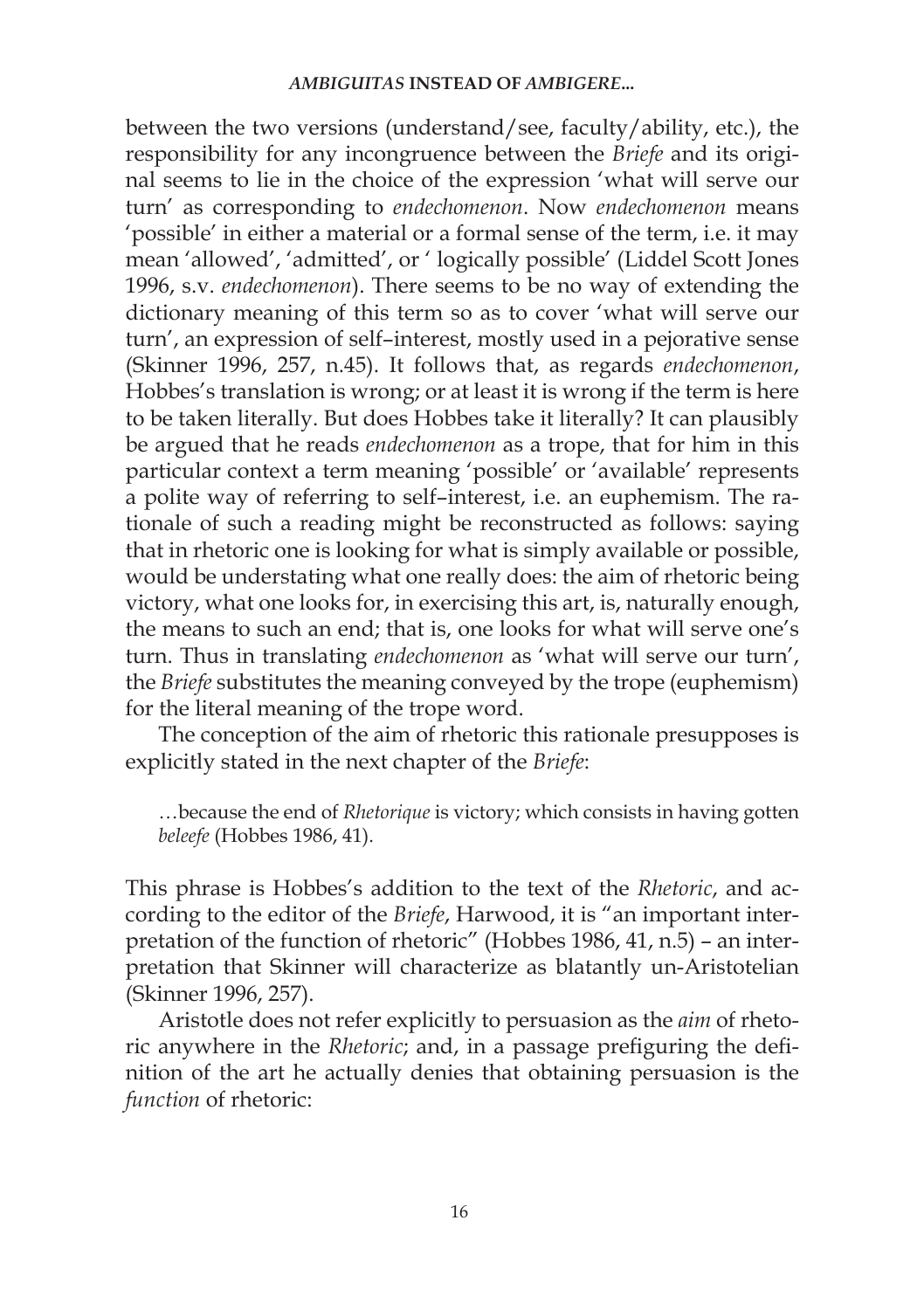its function [*ergon*] is not to persuade but to see the available means of persuasion in each case, as is true also in all the other arts; for neither is it the function of medicine to create health but to promote this as much as possible; for it is nevertheless possible to treat well those who cannot recover health" (Aristotle 2007, 36).

Most Renaissance commentators have read this passage with Cicero's distinction between the duty and the end of rhetoric in mind:

But the duty [*officium*] of this faculty appears to be to speak in a manner suitable to persuading men; the end [*finis*] of it is to persuade by language" (Cicero 1993, 15).

Cicero goes on to argue for his distinction, referring to the medical example, in a manner reminiscent of the *ergon* passage in the *Rhetoric*. It should be noted that this distinction, which the young Cicero obviously derives from some Greek – most probably Stoic – source, has become one of the most repeated adages of Latin rhetorical theory through the ages; one finds it in the first pages of almost every rhetorical treatise, from Martianus Capella's *De nuptiis* to C. Soarez's De Arte *Rhetorica* (see Martianus 1997, 160; Soarez 1569, 1 *recto*)

*Ergon* is thus interpreted as the Ciceronian 'duty'. But there is something missing here: unlike Cicero, Aristotle seems to introduce the notion of *ergon* absolutely, and not as opposed to or distinguished from a notion of 'aim'. In order to preserve the symmetry of their interpretation, Renaissance and early modern theorists tend to supplement the "missing part" of the opposition in their commentaries. So Ioannes Sturmius:

and he (sc. Aristotle) distinguishes between *ergon kai telos*. He calls ergon *to kathēkon*, the duty. *Telos* he calls the aim" (Sturmius 1570, 13 *recto*).

Sturmius not only adds the "missing part" of the distinction, he even "quotes" it and its synonyms in Greek. There is of course no mention of *telos* in the Greek text in question, and no *kathēkon*, which is hardly an Aristotelian term at all. Sturmius translates the *de inventione* into Greek and reads it back into the *Rhetoric*. In the commentary accompanying his edition of Aristotle's *Art of Rhetoric*, a book well known to Hobbes, Th. Goulston formulated the idea as follows: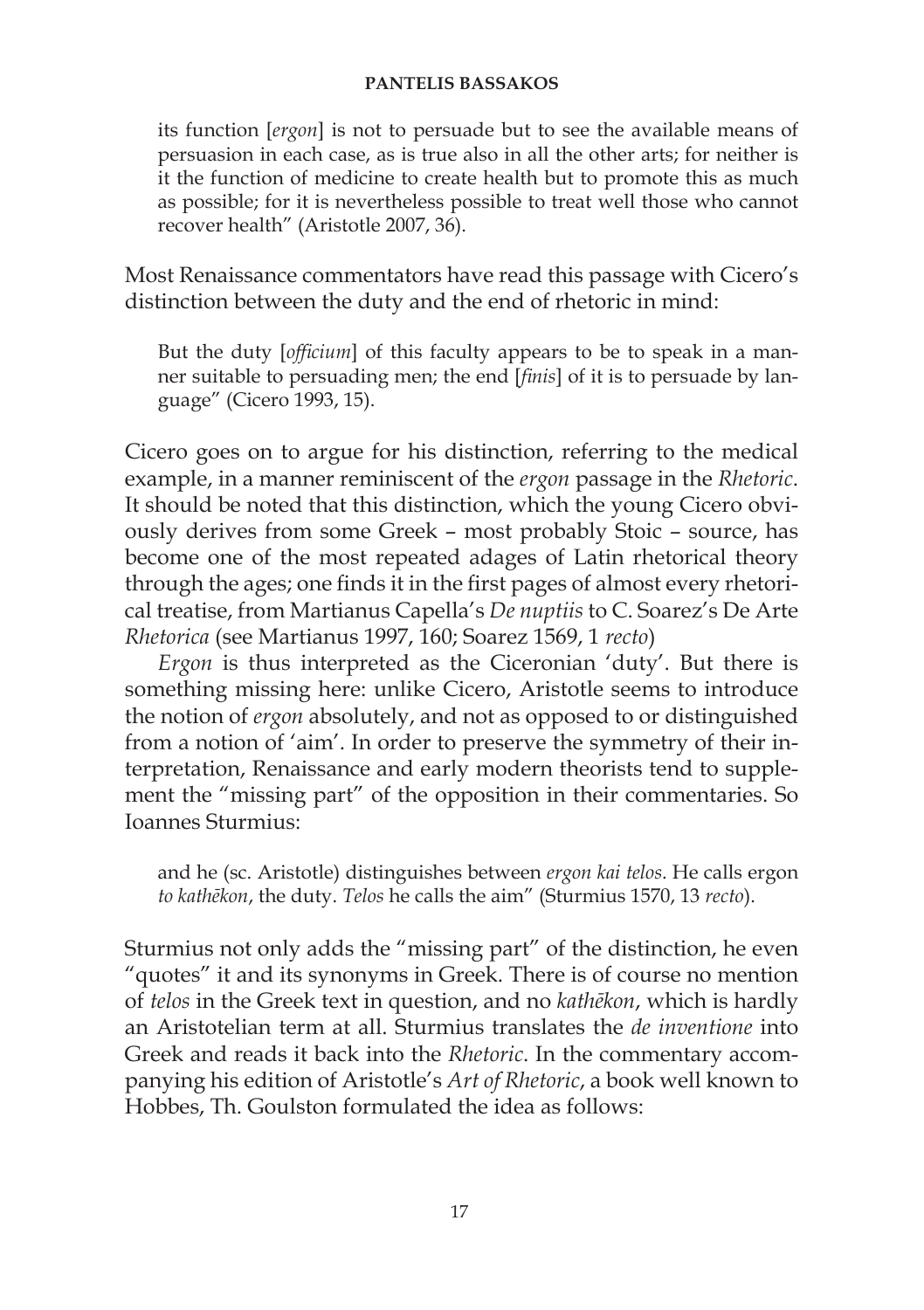its duty is not to persuade, …, but to look up everything, from every possible point of view (*omnia omnino videre*), that might contribute to persuasion: persuasion, on the other hand, is the end, which is something separate from this duty" (Aristotle 1809, 248).

So a phrase such as "the end of rhetoric is persuasion" or "getting beliefe" is at any rate a commentator's gloss. In inserting it into the *Briefe* Hobbes does no more than follow the mainstream exegetic tradition of his time – his own contribution being in the emphasis placed on victory, regarded here as a synonym of 'getting beliefe'. But Hobbes does deviate, and quite significantly, from this exegetic tradition in that he derives the definition of the art *from its end*, and not from its function or duty. Goulston is quite clear on this point: "the definition of rhetoric is derived from its duty" (Aristotle 1809, 249) – which, in the light of the distinction just mentioned, is tantamount to saying "and not from its end". And this deviation of Hobbes's is at the same time a blatant misrepresentation of what Aristotle wanted to say; G. Kennedy calls the *ergon* passage an anticipation of the definition proposed a few lines later (Aristotle 2007, 37 n. 32). Its role is exactly this: to justify beforehand a definition of rhetoric given in terms of *endechomenon pithanon*, that is in terms of possibility, and to make clear that it is to be read as pertaining to the *ergon*, and not to the end of the art. In the *ergon* passage Aristotle tells us what he means by his definition: and this is not what Hobbes translates; in a sense it could even be regarded as its direct opposite.

The art of rhetoric is therefore an ability (*dunamis*), the exercise of which moves in the realm of possibility. It looks for what can be said in favour of every possible subject, from every possible point of view: *omnia omnino videre*. Of course, such an exploration can, and eventually will, be used in the composition of one's actual speech, that is, eventually it will 'serve one's turn' to win belief in the hearer. Only this 'eventually' is not part of the *ergon* of rhetoric, and therefore it is no concern of the art of rhetoric proper, as defined through this *ergon*. Thus conceived, the art of Rhetoric stops one step before the actual speech and its effects, and does not take into consideration the factual interests of the speaker. Hobbes, on the other hand, defines the art in precisely those terms which Aristotle had chosen to leave out: the actual effectiveness of the speech, the self–interest of the speaker.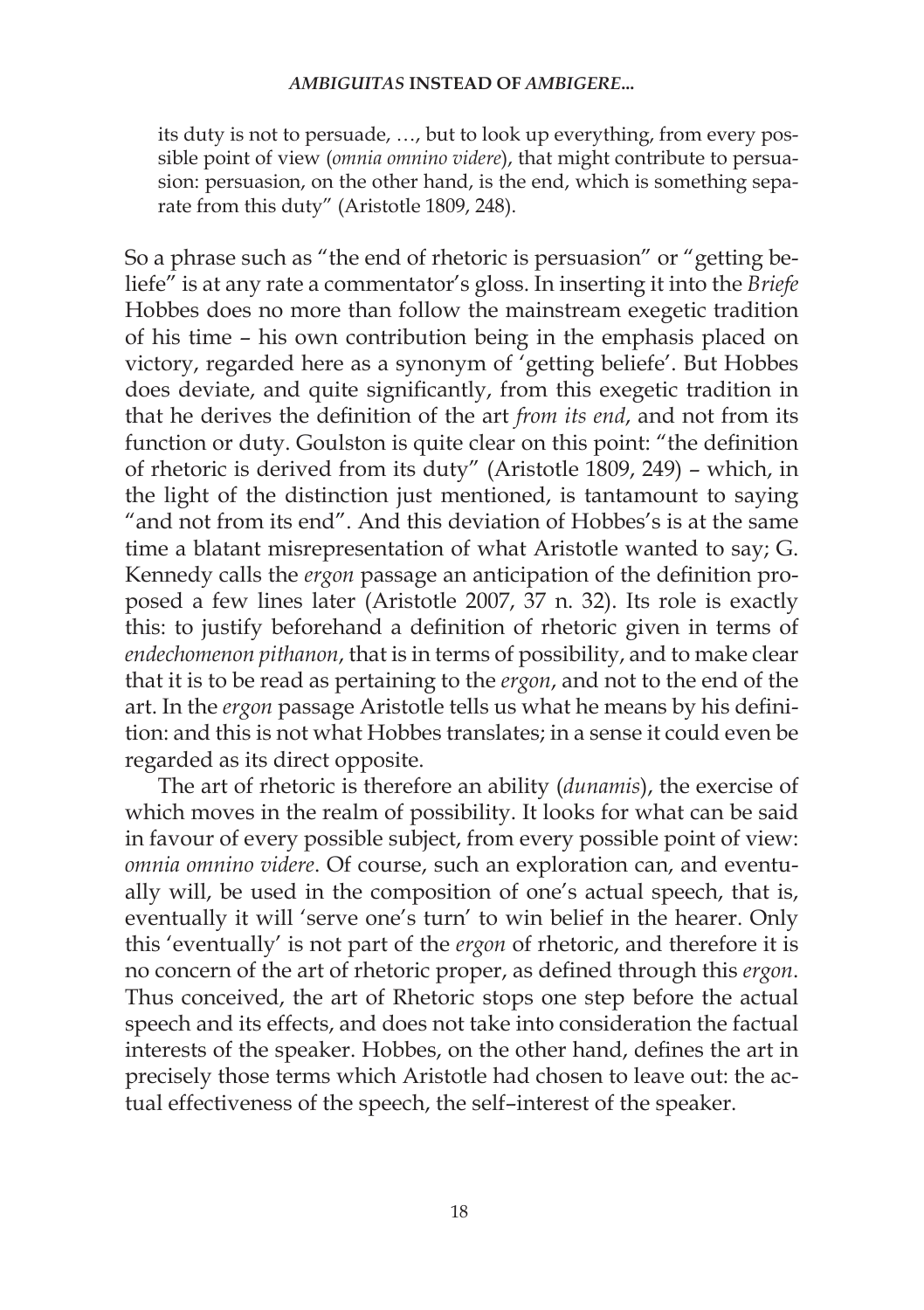It has already been noted that the *Briefe* is a biased piece of work. Quentin Skinner observes, for example, that "his <sc. Hobbes's> translation of Aristotle's *Art of Rhetoric* omits the entire section in which Aristotle speaks of the crucial importance of taking steps to make a good impression on one's audience" - and this because Hobbes maintained that "the establishment of *ēthos* is an irrelevance, not merely in the natural sciences, …but in the moral sciences as well" (Skinner 1996, 285). But altering the definition of the art is something on a different scale altogether. Hobbes knows his ancients well enough to know the importance of definitions in classical philosophy. Indeed there are cases, and the *Rhetoric* is one of them, where the definition is the theory itself, *in nuce*.

The *dispositio* of Aristotle's *Rhetoric* I.2 follows a pattern that one finds also in the *Topics*, and in the *Prior Analytics*: the definition of the art, as identified with the purpose of the treatise, forms the very opening phrase of that part of the work (be that a chapter, as in the *Rhetoric*, or a book, as in the *Topics* and *Prior Analytics*) which exposes in a systematic way the pure theory of the art. In fact, the initial phrase serves as a blueprint for the exposition, which takes the form of an explanation, one by one, of the terms used in the definition and of the notions these terms presuppose. Change a single word in this opening phrase, and you will get a different exposition of a different theory.

As can be seen in the case of *ēthos* highlighted by Skinner, there is no real difficulty in rationalizing a partial modification of a theory: we can always formulate a statement, a rationale, to which this modification corresponds. Things are different when it comes to omitting, or radically misrepresenting, a definition such as the one in *Rhetoric* I.2. This is not a move that can be easily supplied with an explicit rationale, because it concerns the very identity of the thing we are referring to. Which raises some difficult, and at the same time interesting, questions: can there be a statement corresponding to, and rationalizing, such a misrepresentation (or modification) of the definition? What is the ingredient, or the ingredients, of Aristotle's *Rhetoric* that Hobbes wants to eliminate, or neutralize, thereby, and why?

It is worth noting, in this connection, that the definition of Aristotle's *Rhetoric* I.2 has not been altogether immune to criticism. Quintilian finds it flawed, chiefly because it leaves out the results of the exercise of the art: "some are not concerned with results at all, like Aristotle, who says that 'Rhetoric is the power of discovering all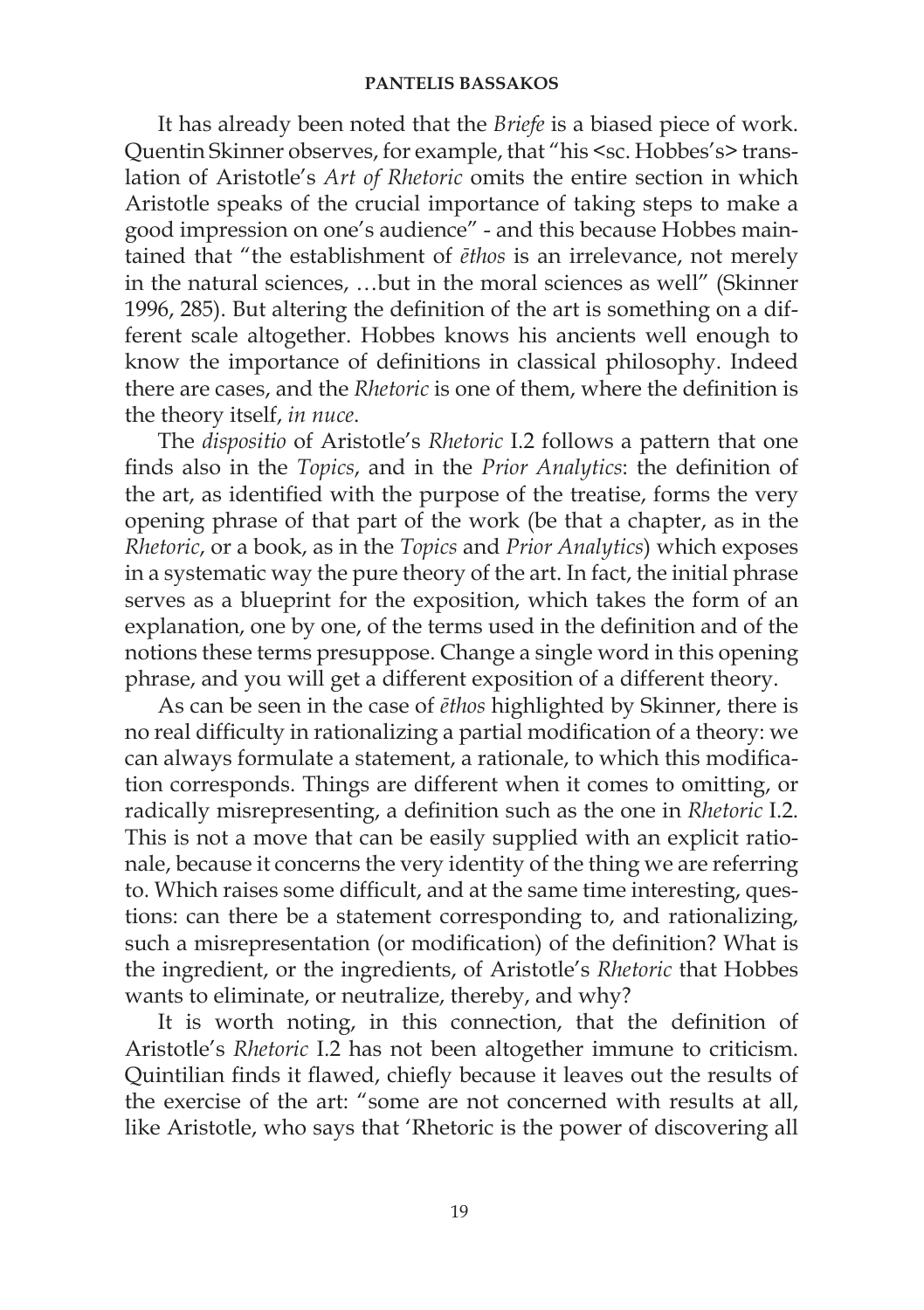the persuasive elements in a speech '" (Quintilian 2001, Books 1-2, 357). Interestingly enough, Aristotle himself, considering how he proceeds in analogous occasions, would seem to endorse such a criticism. In *Politics* I, for example, there is a definition of chrematistic, the art of acquisition, which is couched in terms comparable to those of the *Rhetoric*:

… its function <*ergon*> is to be able to discern <*dunasthai theorēsai*> from what source a large supply can be procured". Here too, then, 'being able to see the possibilities' is the function, or the duty, of the artist. But having said that, Aristotle goes on to add: "as this art is supposed to be creative <*poiētikē*> of wealth and riches" (Aristotle 1959, 43).

And we could say that this is the definition proper of chrematistic that which explains why its function is the exploration of that particular field of possibilities. Compared to this definition, that of *Rhetoric* I.2 seems incomplete: it lacks the 'because' - it lacks the reference to the product of the art.

We can use the definition of chrematistic as a model for reconstructing the missing second part of the definition in *Rhetoric* I.2; the result would be something like the following:

… as this art is supposed to be creative of persuasion.

This can in turn be analysed in terms of successfully defending the views or the interests of the speaker. Our reconstruction of the missing part would thus yield something quite similar, if not identical, to the definition proposed in the *Briefe*. It is as if the definition of rhetoric were broken in two, Aristotle and Hobbes holding one piece each, but affirming it in a way that excludes the other's piece. What could be the motives of such parallel exclusions?

The definition of *Rhetoric* I.2 is also meant as a cathartic move: Aristotle tries to keep the theory free from any extra-technical element, and that would be difficult if he were to include in the definition any, even implicit, reference to success or victory; a success-oriented definition of the art would inevitably tend to justify all the means used in obtaining persuasion, even the extra-technical ones. This is why Aristotle's definition keeps its distance from the actual performance and the result of the rhetorical speech. This attitude could be described as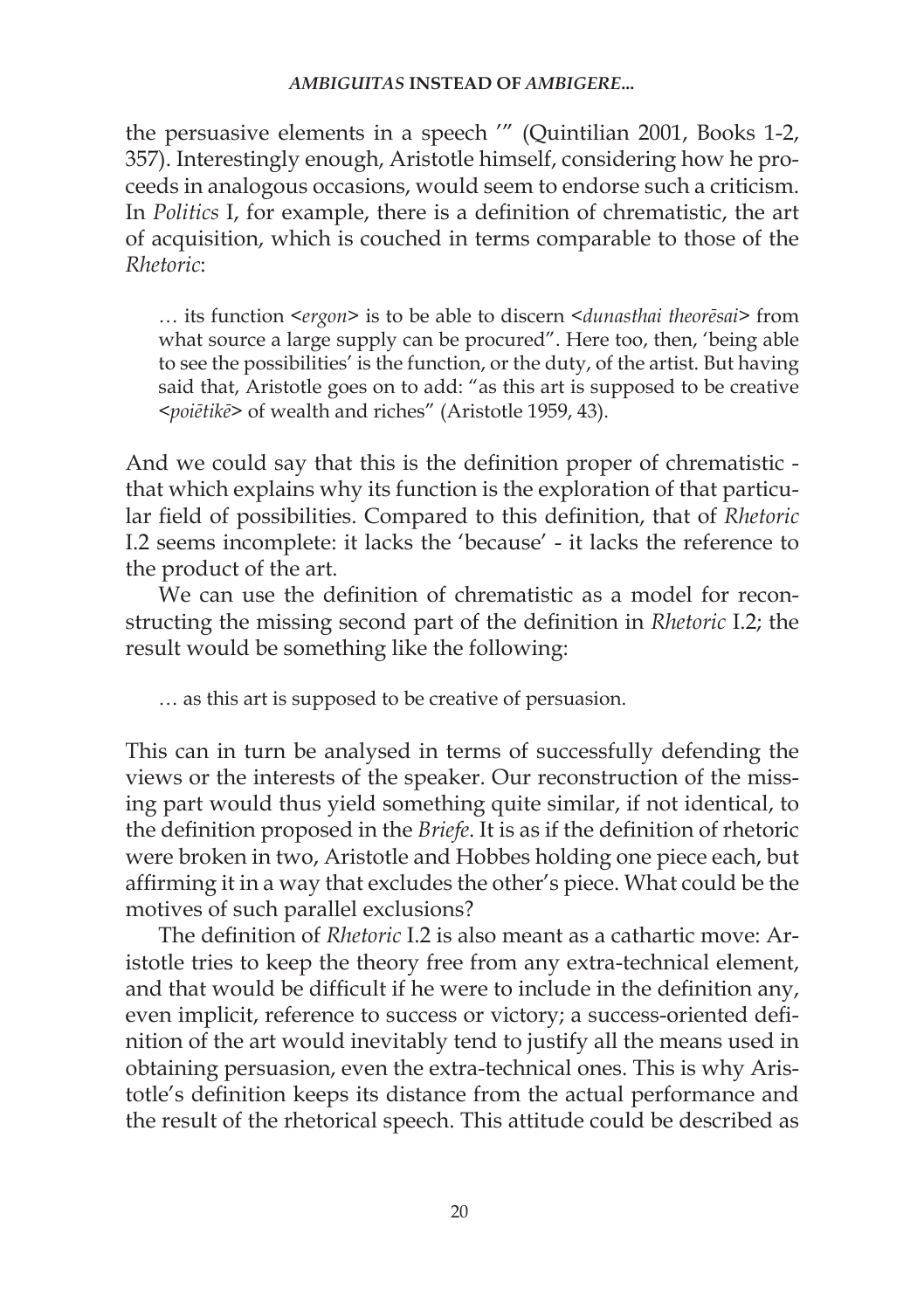a form of *epochē, avant la lettre. Epochē* is a suspension of judgement. The content that in the actual judgement would be affirmed as real, or true, subsists in the *epochē* as a possibility, co-present with the possibility of its opposite. Indeed, in this theory, this sphere of possibility is the presupposition of all judging, a latent presupposition that only *epochē* can bring to light. In a like manner, all possible lines of argument, the pro and the contra in a given case, coexist in the art, as defined in the *Rhetoric*; thus defined, the art constitutes the presupposition of actual persuasive speech. The compossibility of the pro and contra, that is, in essence, the in *utramque partem disputare*, appears thus as something interwoven with the logical - or dialectical - fabric of rhetoric, i.e. as something that is difficult to explain away either in terms of interests and passions, or in terms of a defect of language.

A beginning of an answer to the questions raised above would then be that the *Briefe* does not tolerate Aristotle's 'piece' of the definition of rhetoric, because that would imply the recognition of an intrinsic logical value to *in utramque partem disputare* - something inconsistent with Hobbes's deprecatory attitude to this rhetorical practice (Skinner 1996, 320).

When we nowadays speak of logic in rhetoric, we usually refer to some lesser sort of logic - that is, we inquire into questions concerning the validity of the rhetorical means of proof, such as the enthymemes, examples etc., and weigh our findings against some standard of 'good' logic. This is one aspect of logic in rhetoric – indeed, it is one the discussion of which was inaugurated in Aristotle's *Rhetoric* I.2, as a part of the pure theory of the art - but it is not all of it. We deduce, more or less validly, our conclusions from premises which in rhetoric, as in dialectic, have to be propositions acceptable to the hearer or interlocutor. Finding or formulating such premises is the work of invention, that is, essentially, of the system of *topoi*: a *topos* is, according to the definition so acutely formulated by J. Brunschwig, a machine for making the premises for a given conclusion (Aristote 1967, xxxix). Sara Rubinelli will justify the use of this metaphor for definitional purposes by invoking the universal applicability of the *topos*, as well as the fact that it "describes a way of constructing an argument by focusing on the formal structure of its constituent propositions" (Rubinelli 2009, 14). It is in this sense, as universally applicable and formal, that the topical procedure of invention qualifies for the characterization 'logical'.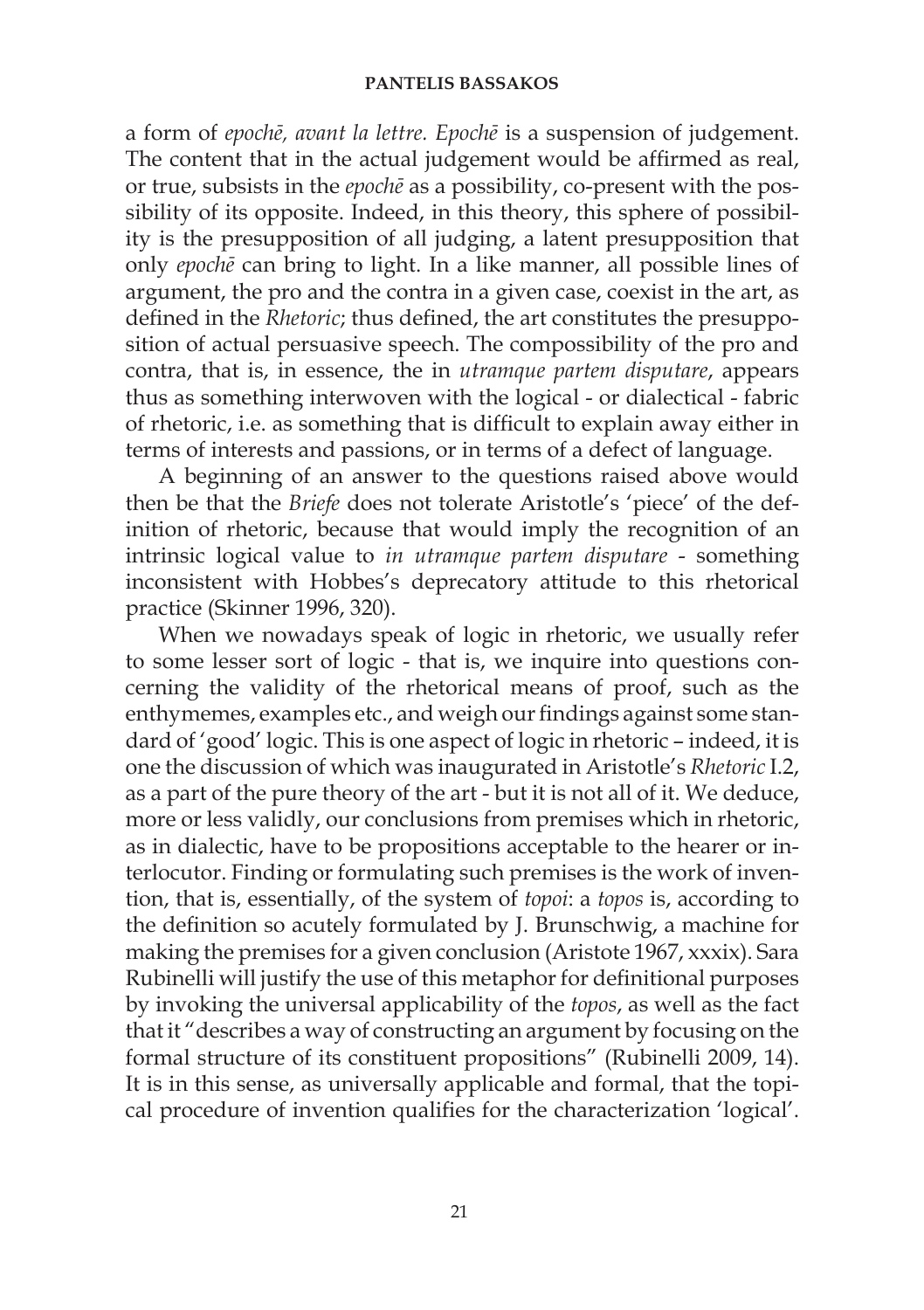The structure of a topical system of invention comprises:

(**a**) a list of basic concepts or categories;

(**b**) an inventory of questions and/or propositions to which the hearer or interlocutor is known to assent, that is things that are already accepted (Aristotle's *endoxa*), and

(**c**) a repertoire of operations, by means of which one aims at establishing a (logical or quasi-logical) connection between some element of the inventory (b) and the conclusion that the speaker wants to make acceptable; these operations employ as constants the elements of list (a).

In Aristotle's *Topics* list (a) consists of the four *predicabilia* (definition, genus, proper, accident). In Cicero's *De oratore and Topica* there is instead a more elaborate system of classification, starting with two categories, intrinsic and extrinsic, of which the extrinsic is further subdivided so as to produce categories related to definition, to the relation of parts to whole, to "things which are somehow related to the subject at issue" - which in turn produces the most important set of subdivisions comprising such notions as 'genus', 'species', 'similarity', 'antecedent', 'effect' - etc. The Renaissance tradition of invention (Rudolph Agricola, Petrus Ramus) follows, more or less, the Ciceronian model.

The above tripartite structure is a generic schema, applying to the Aristotelian, Ciceronian and Renaissance versions of the topics. Now, when the moderns speak of topics, and of invention, they usually focus on (b), the inventory of current opinions, to the detriment of the logical and systematic ingredients of the theory (Skinner 1996 263-265). This reduction of invention to the commonplace or to prejudice, that is, to dogmatism as opposed to criticism, or as opposed to doubt, does not do it justice. Invention is important to the Renaissance reformers of the *Trivium* precisely because it is at its best when dealing with lost cases, or when problemizing things. One of the best synoptic illustrations of invention I can think of is the court scene in Shakespeare's *Merchant of Venice*. When the scene opens, we know that Antonio, the merchant of Venice, has no case. The bond he signed states that if he fails to pay a certain amount of money at a certain date, he must let his lender have a pound of his flesh. As he did not pay in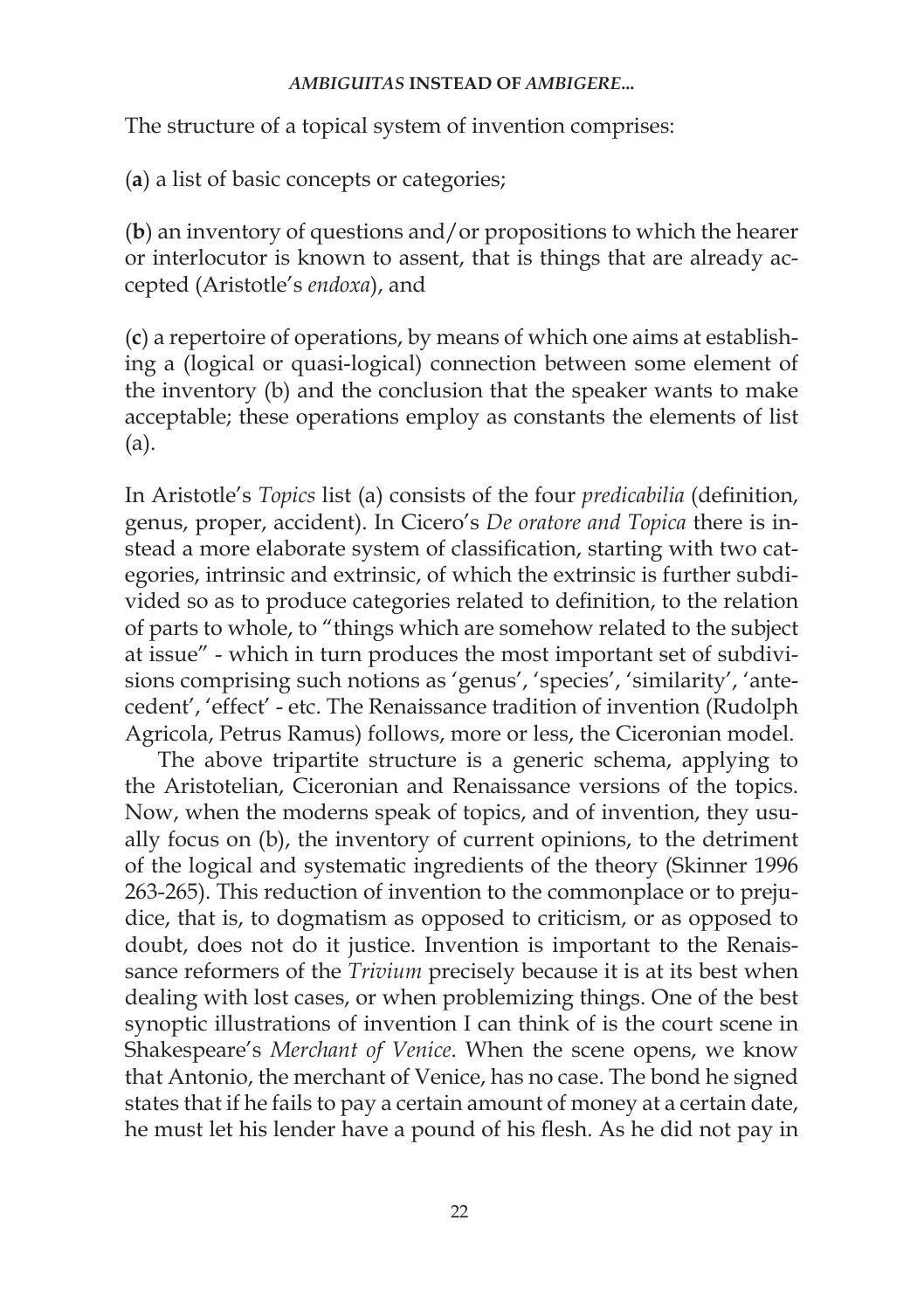time, the merchant has to yield the pound of flesh, to be taken nearest his heart: this decision is as certain as the application of a simple rule. Stating that the insolvent debtor must pay the penalty is almost tautological. It takes the knowledge of the young doctor Balthazar (Portia) to turn this tautology into an antilogy. Her knowledge, as a doctor, consists in invention: she applies something like Cicero's list (**a**) above and stops at 'effect' - because there she finds the premise she is looking for: the effect of cutting the flesh is shedding blood and shedding the blood of a Venetian citizen is a punishable offence. It is thus the logic of invention that can transform an instance of 'rule applying' that presents itself as univocal to something quite ambiguous, a *quaestio*: Shylock may have his pound of flesh, because this is the law, but the shedding of Venetian blood, which is the effect of this act, will cost him his fortune, and eventually his life, this also being the law.

So the practice of invention, as a logical system or as a logical machine, produces difference. Now, this same practice also forms some sort of space of communication between the opposing parties - and even a condition of impartiality, the difference notwithstanding. In Cicero's *De oratore*, a dialogue between lawyers concerning their art, there is a passage where the most practically minded of them all, Antonius, describes what he actually does in order to study a case and prepare his speech. He first meets, he says, with his client *en tête à tête*, so that the latter may speak more freely, and he argues to him the case of his opponent,

so that he may argue his own, and openly declare whatever he has thought of his position. Then, when he has departed, in my own person, and in perfect impartiality, I play three characters (*tres personas unus sustineo summa animi aequitate*), myself, my opponent and the arbitrator" (Cicero 1942, v.1, 275).

This is like a magnification of Aristotle's definition in *Rhetoric* Ι 2: playing at defending one's case, and then the case of the opponent, is an exercise of the "ability in each particular case to see the available means of persuasion." Hanna Pitkin glosses this role playing in Cicero's *De oratore* as follows: "he puts himself in their places, like the detective trying to outguess the criminal by asking 'What would I do if I were he'?" (Pitkin 1967, 25) It seems, however, that in rhetoric, as Cicero and Antonius with him understand it, there is more to this identities game than putting oneself into the opponent's place, as one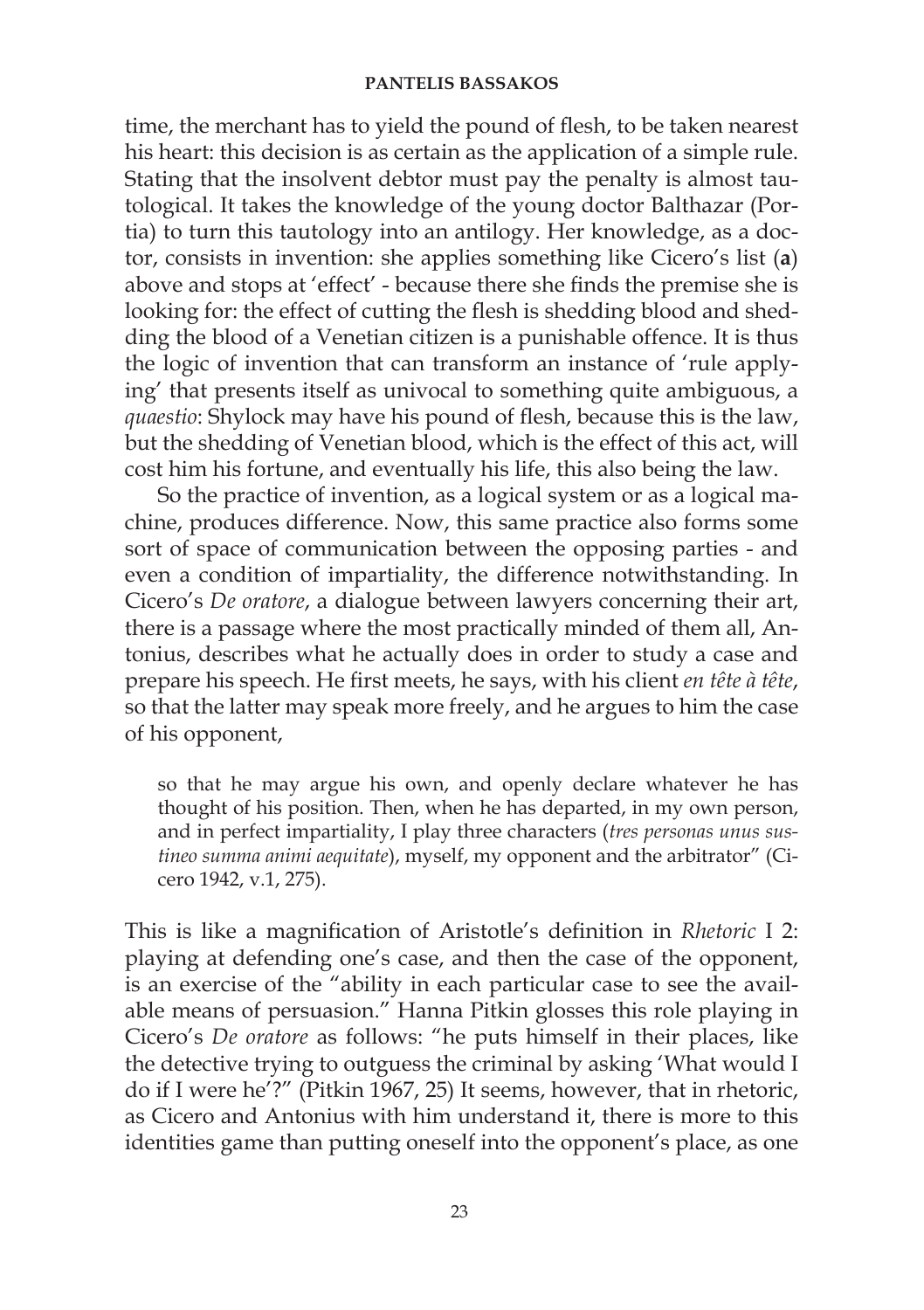is advised to do when planning a strategy, e.g. in chess, or when employing tactics such as the detective's: these substitutions presuppose a more or less homogeneous or univocal set of rules, which determine the meaning of the elements (the pieces, the moves) of the game. Cicero's theory of invention is, on the other hand, embedded in the theory of *status* (see Tobias Reinhardt *in* Cicero 2003, 5f) where such a homogeneity or univocity need not be supposed as an initial condition. The theory of *status* is a controversy-oriented system of thought that accepts difference rather than identity as a starting point. The system's nuclear concept is the *quaestio* (roughly, an issue). What is at stake in a *quaestio* is not simply the truth or falsity of a proposition, but also the identity of what is involved in it.

The standard example used for teaching the *status coniecturalis*  (that is, when what is at issue – the *quaestio* - is whether something happened or not) runs as follows:

In the forest Ajax, after realizing what in his madness he had done, fell on his sword. Ulysses appears, perceives that Ajax is dead, and draws the bloody weapon from the corpse. Teucer appears, sees his brother dead, and his brother's enemy with bloody sword in hand. He accuses Ulysses of a capital crime" ([Cicero] 1964, 35).

If Ulysses pleads 'not guilty' to this accusation, that is if his having done it or not becomes the object of a *quaestio*, no description of his acts can be taken as obvious or '*comme allant de soi*'. The 'same' act can be described as 'murdering Ajax' or 'trying to help Ajax': which means that once the machine of *quaestio* has been set in motion, the things it concerns are no longer 'the same'. This 'creating of *dissensus*' is quite similar to the effect of *paradiastole*, the rhetorical technique of producing antithetical (re-) descriptions of the same act, or the same situation – a technique which, as Q. Skinner has shown, has had a major role in shaping, *ex oppositione*, Hobbes's moral theory (Skinner 2004, 116). It could be argued that the *quaestio*-engendered *dissensus* is even more radical than that of *paradiastole*, inasmuch as it is not restricted to values, virtues and vices, but affects also purely descriptive statements. But there is also an antithesis here: *Paradiastole* is an inherently negative notion – as a species of ambiguity it cannot but be regarded as defect or a weakness of discourse. On the contrary, in the Ciceronian theory of invention, *quaestio*–engendered *dissensus*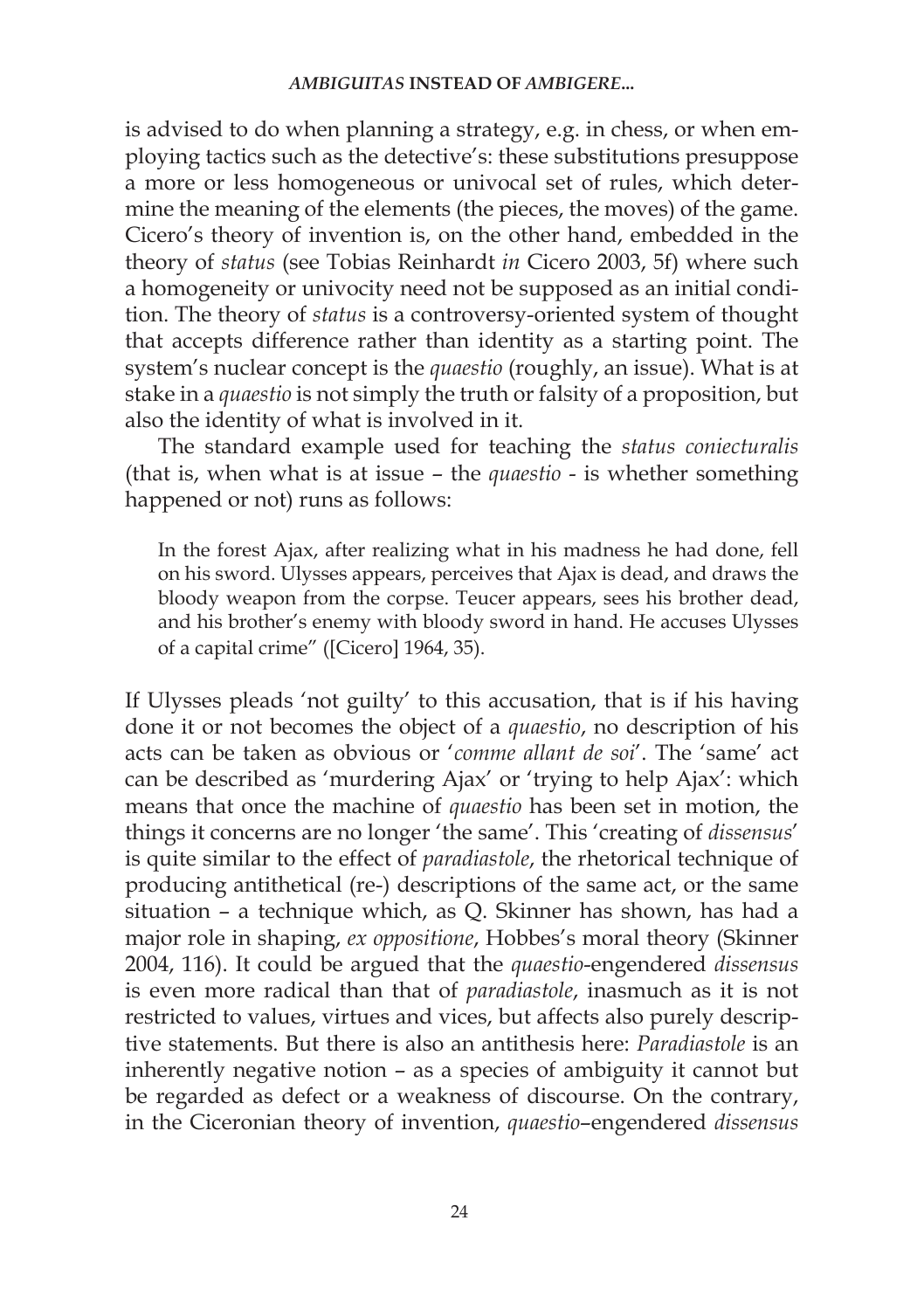is not something negative. The verb connected to *quaestio* is *ambigere*. Something *ambigitur*, means that this something is at issue. *Ambigere* is to be distinguished from its cognates, *ambiguus*, *ambiguitas* in this important way: it is not perceived as an obstruction to communication, it does not belong to the defects of discourse, but rather to its conditions - for in order for there to be discourse at all, first there must be a subject of controversy (*aliquid, de quo ambigitur*), says Quintilian, in a passage meant as an exposition of Ciceronian theory (Quintilian 2001, Books 3-4, 89).3

These two notions, *quaestio* and *ambigere*, are of primary importance for Cicero: in the context of a discussion concerning the unity of discourse – that is, concerning whether philosophical and rhetorical discourse are separate domains and irreducible to one another, or whether they can be regarded as a continuum - it is in terms of *quaestiones* and *ambigere* that Cicero will construct his argument in favour of the homogeneity of all discourse. The difference between the two discourses is presented as a difference between two types of *quaestiones*: rhetoric (both forensic and political) is the discourse that deals with *quaestiones* involving particulars (e.g. whether this man has committed theft or not), while philosophy's *quaestiones* are free of any reference to specifics (e.g. is there a god, are the senses deceiving us).<sup>4</sup> Cicero argues that the two discourses form a continuum, because all things, that is all things we can discuss about, are the same as regards their fundamental property: this fundamental property is no other than *ambigere* – which in this way is affirmed as the basis of all discourse:

Accordingly, every matter that can be the subject of inquiry and discussion involves the same kind of issue (*omnis igitur res eadem habet naturam ambigendi*) whether the discussion falls in the class of abstract deliberations or of things within the range of political and legal debate (Cicero 1942, v.2, 89).

There is no limit, in principle, to the scope of difference a *quaestio*  engenders. In cases such as the *status coniecturalis* example above, we may say, e.g., that Teucer and Ulysses see things with different eyes, or even that they belong to different, that is mutually incommensurable, worlds. It is worth noting, however, that in the Ciceronian scheme the practice of *inventio* forms also a means of communication between the potentially incommensurate positions thus constituted: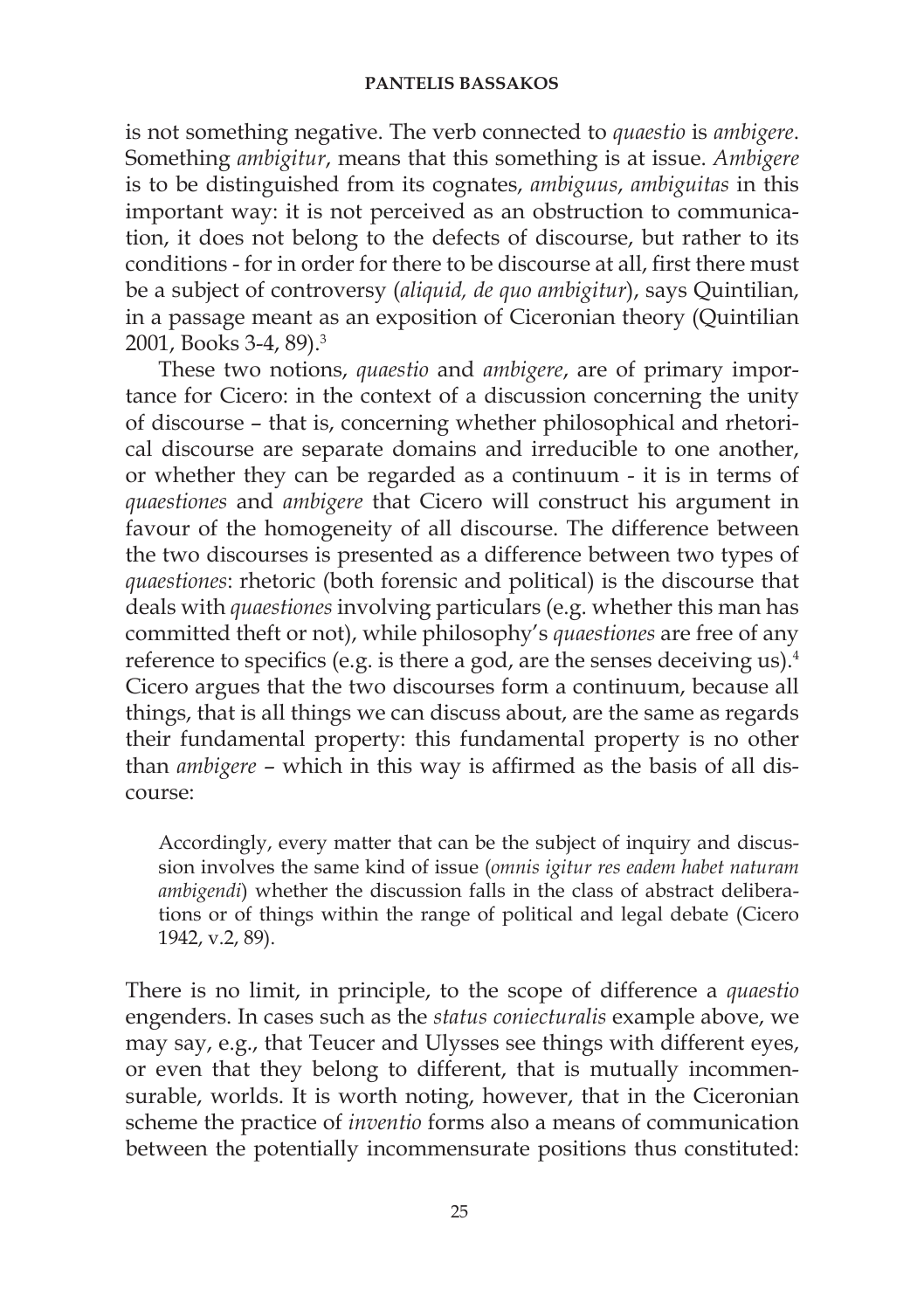Antonius's mask-bearing provides an illustration for such transiting. Mask-bearing does not presuppose that the positions moved between are reducible to a common denominator, i.e. it does not demand of its objects (nor does it project on them) a certain degree of sameness: instead, it consists in a process of discontinuous self-change. This schema from the *De oratore* can be read in the light of a classical *topos* of controversy, the trial of Orestes, in Aeschylus's *Eumenides*. Here the opposition between the matriarchal Furies and the patriarchal Apollo is the archetype of a conflict between two incommensurable and irreconcilable universes. In Aeschylus's play, the possibility of judgement cannot, and does not, suppose some alleged *tertium comparationis* between those two; when Athena proposes herself as a judge in this trial, it is her lack of identity or, what comes to the same, her multiple identity that she will invoke in her favour: she is a woman and not a woman, and then a man and not a man (Aeschylus 1989, 67). Thus, she can identify to the one as well as to the other of the parties; impartiality is not a view from nowhere, but the ability, the faculty (*dunamis* in the *Rhetoric's* definition) of changing places, or of changing masks.

One shall look in vain for traces of this logic of difference in Hobbes. His "attack on '*inventio*'" (Skinner 1996, 257-267) concerns, as we have already mentioned, an invention reduced to the list of commonplaces. In his view, the controversies that Classical and Renaissance tradition analyses in terms of status theory are nothing more than the products "of a faculty" whose function is "to wrest the sense of words from their true meaning" (Hobbes 1840, 6-7). Difference becomes a synonym of semantic instability, the elaborate metalanguage of *ambigere* thus ceding its place to mere ambiguity. This constitutes a complete reversal. As we have already noted, ambiguity and the concepts related to it are negative notions; ambiguity is a loss of univocity, and it points to its restoration in the same way that privative concepts point to that of which they are privations, e.g., in the same way the term 'disease' points to 'health' – or to 'cure'. And indeed the use of a concept like *paradiastole*, considered as a radical defect of discourse, a dangerous threat, poses almost automatically the demand of its neutralization (Skinner 2004, 124) - which will come in the form of some identity-securing foundational theory. What is important here is that while the correctness and the coherence of such a theory may depend on its analytic rigour and the like, its value as a theoretical proposal will always equal its value as a 'therapy', that is, it will depend on a decision: the decision to regard controversy as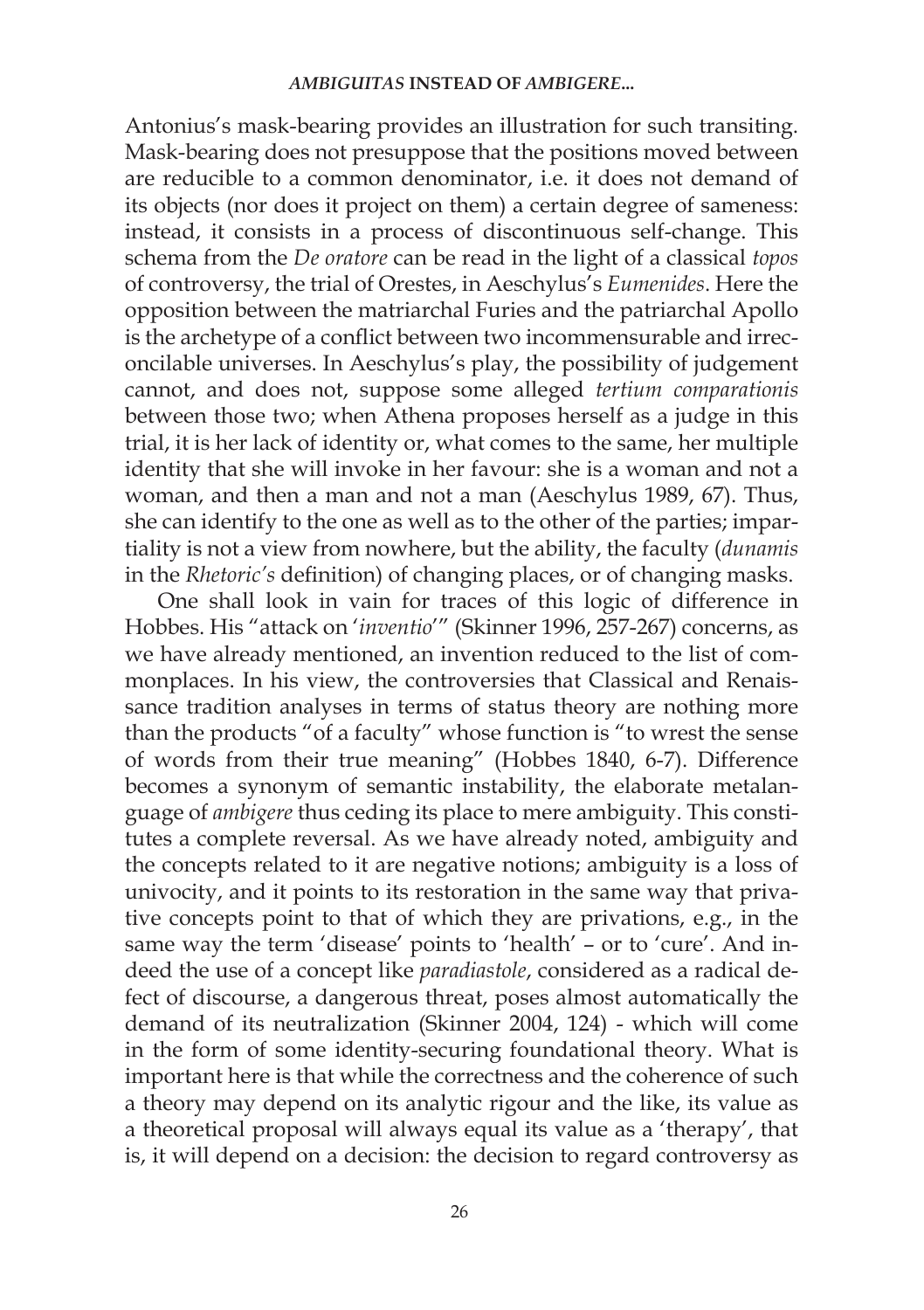nothing more than the result of some sort of semantic instability, interpreted in this context as a failure, a weakness or a threat.

Substituting the identity-oriented metalanguage of semantic instability for that of *ambigere* is a move that is not explicitly justified in the work of Hobbes. One might argue that such a justification is not needed for someone like Hobbes for whom the sixteenth century reform of the *Trivium* was an event that could be taken for granted. This reform was a sort of new deal: it allocated invention, as the logical part of rhetoric, to logic [i.e. to dialectic: the seminal work in this direction being the *De inventione dialectica* of Rudolph Agricola, (= Agricola 1992), whose title adequately expresses its main thesis] leaving rhetoric with the "part of words" – elocution and delivery. So if Hobbes's concern is rhetoric, it is with words that he will have to do, and not with the logical schemas of invention.

Even if this be true, it does not account for the misrepresentation of the definition of Aristotle's *Rhetoric* 1.2 in the *Briefe*. The most vociferous herald of the *Trivium* reform in the 16th century had been Petrus Ramus. To him the idea of the redistribution of content between rhetoric and dialectic was something of an *idée fixe*: this did not prevent him from recognizing the obvious, that there is a logical part (namely invention) in the *Rhetorics* of Aristotle, Cicero and Quintilian - even if he did so in order to denounce their works as theoretical malformations, because, as he kept repeating, Rhetoric should not contain this part (see Ramus 1986 *passim*, Ramus 1992 *passim*). Now, if Hobbes were to follow Ramus's example, recognizing the logical part in traditional rhetoric while denouncing its inclusion in it, he would be led to admit the separate existence, if not the worth, of something like *inventio dialectica*, that is, of a logic of difference. And it seems that this is precisely what Hobbes did not want to do. In 'not seeing' Aristotle's definition of rhetoric, it is actually the Humanist logic of difference that he tries to keep out of sight.

The answer to our initial question - if there can be a statement rationalizing Hobbes's treatment of the definition of *Rhetoric* I.2. - must therefore be negative. The substitution of *telos* for *ergon* is an operation that has to remain as furtive, as is the elimination of the Ciceronian-Humanist invention in Hobbes's work. We have already seen that the reference to possibility (*to endechomenon*) in the Aristotelian definition may be interpreted in the sense of the duality of the *in utramque partem disputare*. Such a definition of rhetoric might put to the test Hobbes's 'tactics of ignoring'; that is why it has to disappear, so quietly.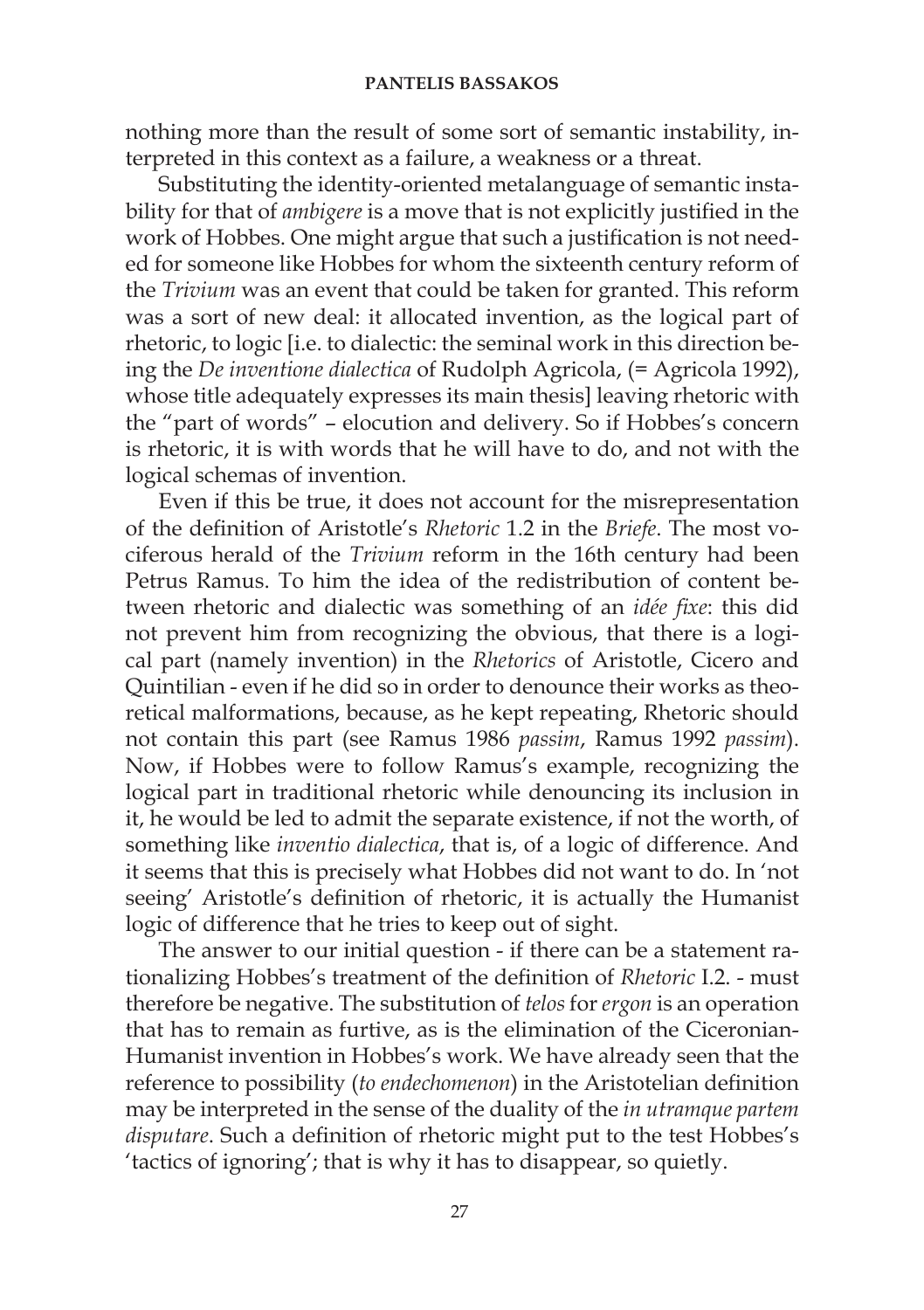#### **NOTES**

**1.** A synopsis of Aristotle's *Art of Rhetoric*, dictated by Hobbes to his pupil, William Cavendish, in Latin. The only accessible version of this writing is the English translation, anonymously published in 1637 – and which counts as the first English translation of Aristotle's *Art of Rhetoric*. The edition used here is that of J.T. Harwood (Hobbes 1986). Lately the authorship of the English translation has been contested (cf. Skinner 2004, 4, n.27 and 179, n. 15) on the grounds of internal evidence, i.e. considering what Hobbes was more likely to have written. This paper may also be read as a contribution to this discussion.

**2.** McKeon 1936, 30 uses this expression in his rendering of the definition: "Rhetoric, according to Aristotle, is the faculty by which in any subject we are able to win belief in the hearer;" Conley 1990, 166, thinks that the use of this expression by Hobbes represents "a slight alteration in the definition of rhetoric".

**3.** "nam primum opportet subesse aliquid, de quo ambigitur". Translation D. Russell: "First, there must be something which is the subject of doubt". I translate *aliquid de quo ambigitur* as "subject of controversy". Cf. Viano 1995, 201: "*Infatti, la prima condizione necessaria è che ci sia qualcosa, su cui esistono pareri controversi*" and Quintilien 1865, 105: "*car il faut d'abord qu' il y ait un objet de controverse*."

**4.** These are, in the technical jargon of status theory, the *quaestiones finitae* and *quaestiones infinitae*, or *hypotheseis* and *theseis*.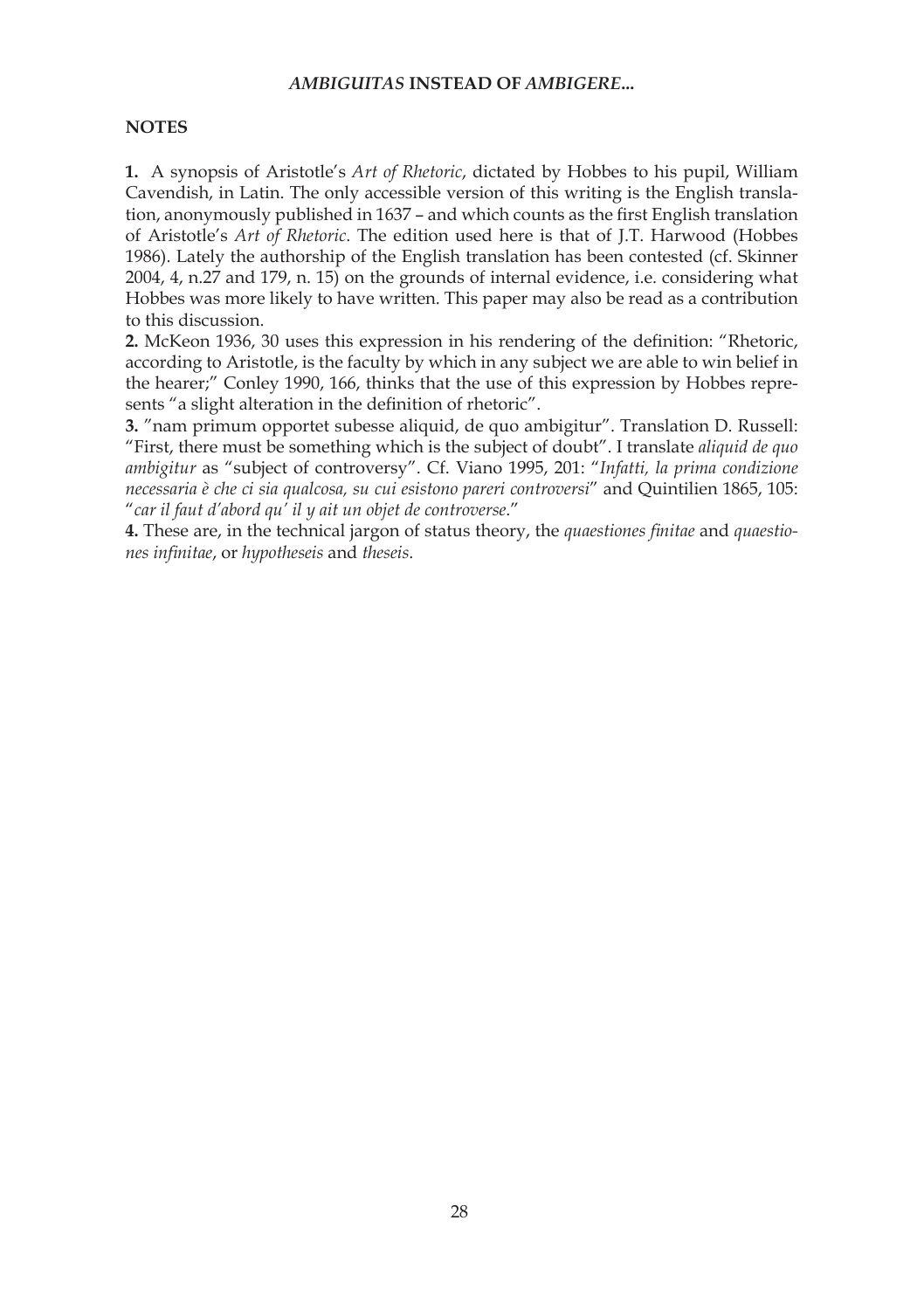## **REFERENCES**

**Aeschylus** 1989. *Eumenides*, edited by A.H. Sommerstein. Cambridge: Cambridge University Press.

**Agricola**, Rudolph 1992. *De inventione dialectica libri tres*, edited with a translation, introduction and commentary by Lothar Mundt. Tübingen: Niemeyer.

**Aristotle** 1809. *Aristotelis de rhetorica libri tres.* Oxford, 1809. [The commentary of Th. Goulston Aristotelis de Rhetorica seu arte Dicendi Libri tres,London 1619 is preserved in this edition in its entirety.]

**Aristotle** 1959. *Politics*, trans. H. Rackham. London: Heinemann. **Aristote** 1967. *Topiques I–IV*, translated, with an introduction and notes by J. Brunschwig. Paris: Les Belles Letres.

**Aristotle** 2007. *On rhetoric: a theory of civic discourse,* translated with introduction, notes, and appendices by George A. Kennedy. Oxford: Oxford University Press.

**Cicero** 1942. *De Oratore, De Fato, Paradoxa Stoicorum, Partitiones Oratoriae.*  With an English translation by E. W. Sutton and H. Rackham. (Loeb Classical Library.) 2 volumes. London: Heinemann / Cambridge, Mass.: Harvard University Press.

**[Cicero]** 1964. *Rhetorica ad Herennium*, trans. H. Caplan. Cambridge, Mass.: Harvard University Press.

**Cicero** 1993. *De Inventione, De Optimo Genere Oratorum, Topica*, with an English translation by H.M. Hubbell. Cambridge, Mass.: Harvard University Press.

**Cicero** 2003. *Cicero's TOPICA.* Edited with a translation, introduction, and commentary by Tobias Reinhardt. Oxford: Oxford University Press.

**Conley**, Thomas 1990. *Rhetoric in the European Tradition.* Chicago: University of Chicago Press.

**Hennis**, Wilhelm 1963. *Politik und praktische Philosophie. Eine Studie zur Rekonstruktion der politischen Wissenschaft.* Neuwied: Luchterhand.

**Hobbes** 1840. *A Dialogue between a Philosopher and a Student of the Common Laws of England*, in The English works of Thomas Hobbes of Malmesbury, London.

**Hobbes** 1986. J.T. Harwood, (ed.), *The Rhetorics of Thomas Hobbes and Bernard Lamy*, edited with an introduction and critical apparatus by John T. Harwood. Carbondale, Ill.: Southern Illinois University Press.

**Liddel** Scott Jones 1996. H.G. Liddel and R. Scott, *A Greek – English Lexicon*, revised and augmented by H.S. Jones. Oxford: Oxford University Press. **Martianus** Capella 1977. *Martianus Capella and the Seven Liberal Arts*, vol. 2.

New York: Columbia University Press.

**McKeon**, Richard 1936. Literary Criticism and the Concept of Imitation in Antiquity. *Modern Philology*, Vol. 34, No. 1, Aug., 1936, 1-35.